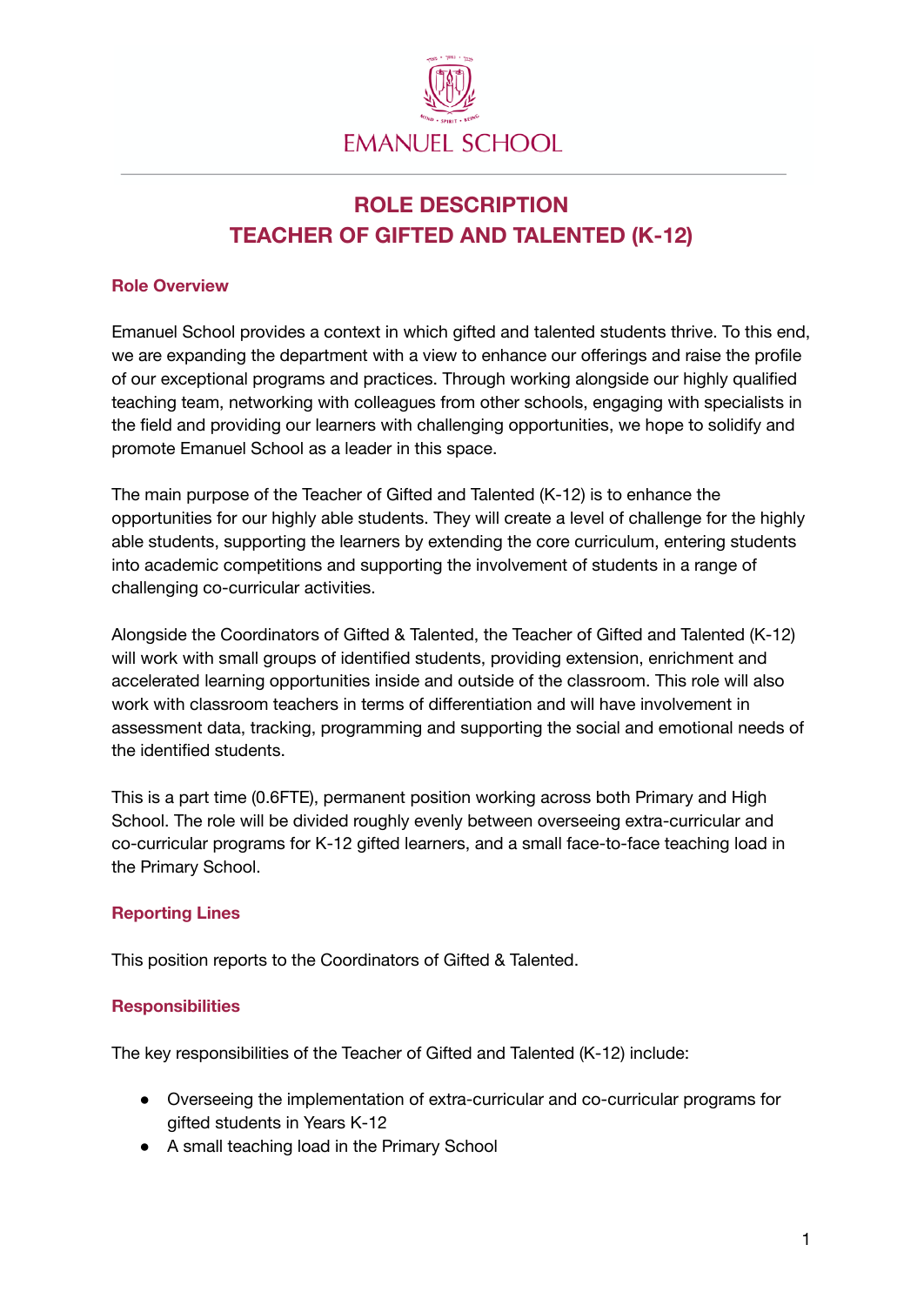It is also likely that the Teacher of Gifted and Talented (K-12) may be involved in supporting the co-ordinator with tasks such as:

- Supporting teachers in catering for gifted students, providing classroom strategies for teachers working with their highly able learners
- Assessment, identification and tracking of gifted and talented students and high potential learners
- Developing innovative programs and opportunities to engage and support gifted and talented students at Emanuel with the Coordinators of Gifted & Talented
- Implementing extension and enrichment programs for students in Years K-12
- Liaison with parents and external professionals to support the academic, social and emotional needs of gifted and talented students and high potential learners.

The Teacher of Gifted and Talented (K-12) will model exemplary teaching practice in catering for highly able learners and at times this may mean co-teaching with other classroom practitioners.

## **Skills and Qualifications Required**

The following qualifications and experience are essential for this role:

- An experienced and highly skilled educator with significant successful experience in gifted education. Post graduate qualifications in Gifted Education are preferable (or willingness for further study).
- Knowledge of and experience with leading a range of extra-curricular and co-curricular activities and competitions suited to the needs of gifted learners. A successful track record in leading the development and implementation of effective teaching strategies catering for high potential learners including the gifted
- An innovator with the capacity to support and mentor colleagues towards continuous improvement in their teaching practices
- All applicants need to have a relevant degree and teaching qualifications, be accredited with NESA and hold a valid Working With Children Check (WWCC) in accordance with the Child Protection (Working with Children) Act 2012.

It is expected that the successful applicant would employ effective teaching strategies to engage and support student thinking and have a natural rapport with staff and students. He/she would have a commitment to ongoing professional learning and a growth mindset, with an approach to their profession of continual improvement and striving for excellence. He/she would be a team player who believes in the effectiveness of collaboration; and is keen to share his/her expertise with colleagues and work together for the best possible student outcomes.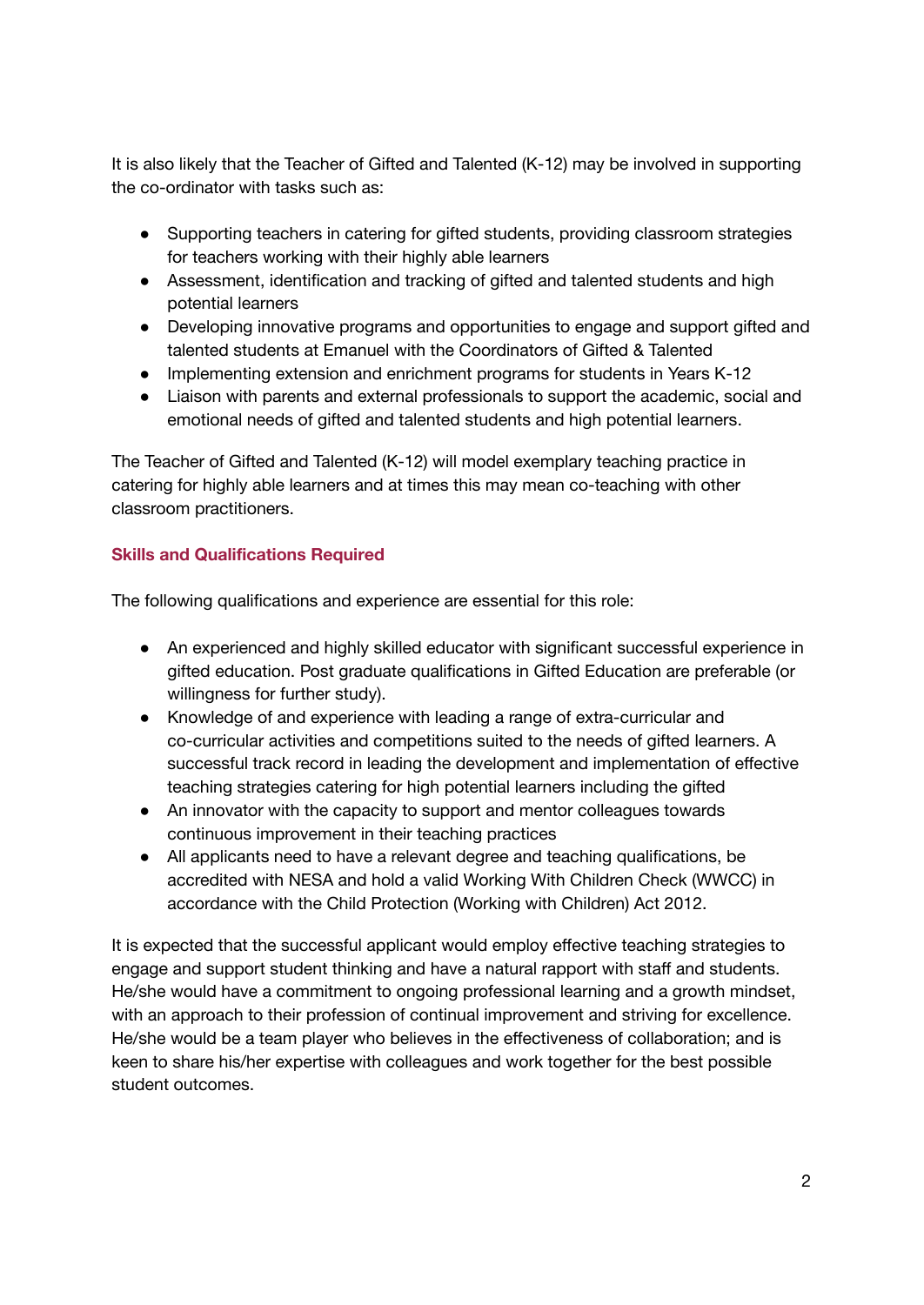## **Emanuel Employee Qualities & Attributes**

Emanuel teachers are highly competent, passionate and engaging in their practice. They work hard to inspire students to be critical and deep thinkers, as well as problem solvers and responsible contributors to the global community. They ensure the best possible learning environment for students and are committed to their own continued growth as a teacher. It is expected that a successful applicant would have a similar approach to teaching.

As an Emanuel teacher, it is expected that you possess the following qualities and attributes

- Love of teaching children and young people and a desire to inspire and engage students in learning
- Passion for continually improving their teaching practice and a commitment to ongoing professional learning.
- Capacity and desire to make a positive contribution to student wellbeing programs
- Demonstrated strong interpersonal and communication skills and the capacity to develop and sustain productive relationships within the school community
- Ability to promote and a determination to develop a culture of thinking for all students in the classroom
- Capacity to differentiate teaching programs and use a range of strategies to best meet the needs of individuals in the classroom
- Generosity in sharing teaching and ICT expertise with colleagues, and an openness to welcome other teachers into his/her classroom for observation and feedback
- Support for the ethos of the School with a willingness to make a significant contribution to the life of the School
- Be a team player who is keen to work with colleagues to best meet the learning and wellbeing needs of individual students.

The successful applicant will be a member of the school's teaching community and as such, will participate in the regular life of the school. He/she will undertake other duties of a teacher such as those in relation to pastoral care, supervision of students, extra-curricular activities etc, as required by the Principal and Head of Primary.

## **About Emanuel School**

Emanuel School is committed to providing co-educational excellence in a Pre-school to Year 12 continuum. We value the individuality of all students and encourage the development of their special interests and talents. Our objective is to extend our students to the best of their ability, and to foster a love of learning, a strong sense of community and a pride in their Jewish heritage.

Emanuel School is small enough to provide an individual, nurturing environment and large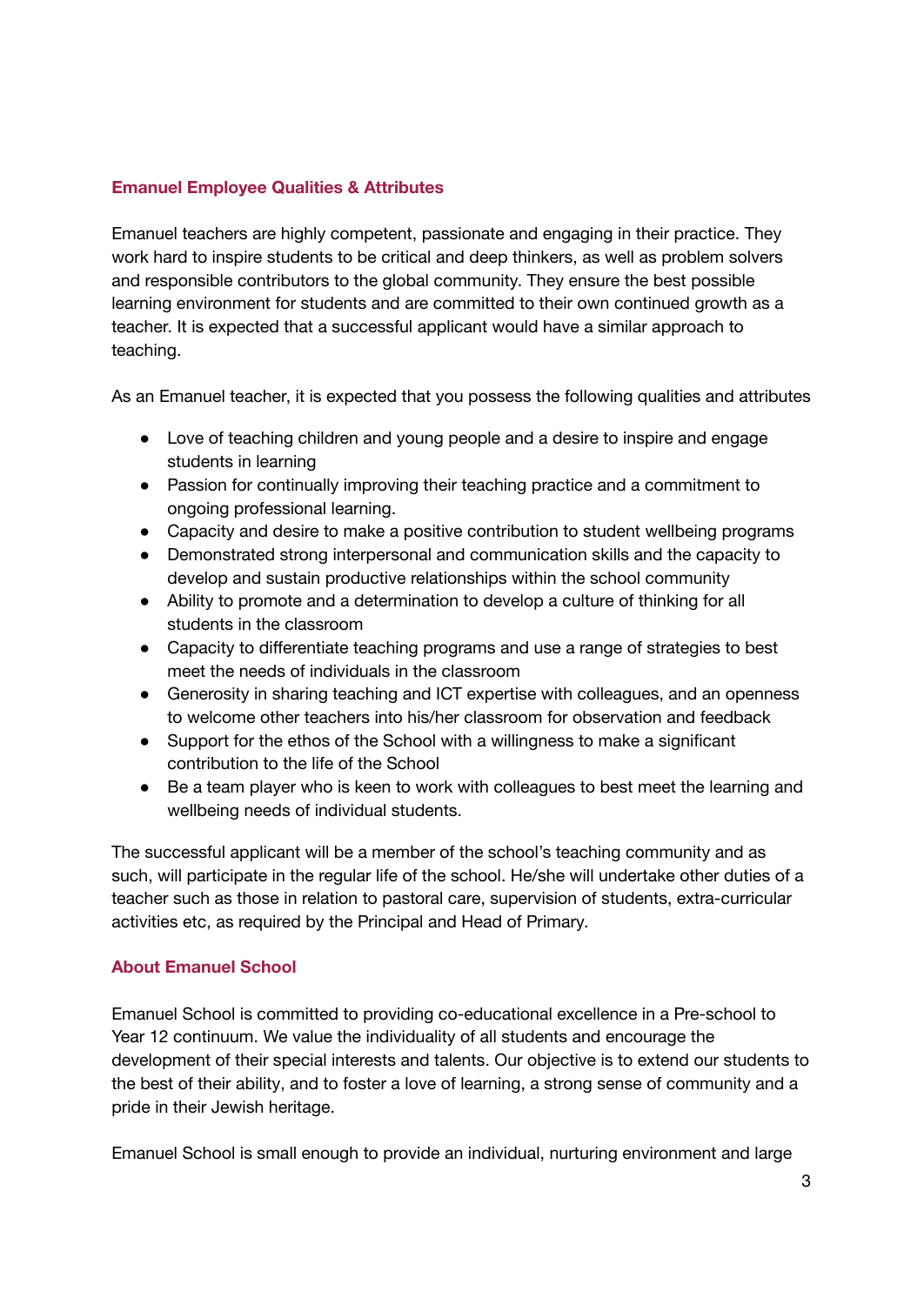enough to provide a wide range of subjects and opportunities for our students. Emanuel School is a dynamic learning community within an intimate learning environment delivering strong academic outcomes.

The School occupies the Stanley Street site with around 880 students from Preschool to Year 12, comprising a two-stream K-4 and three streams thereafter.

The School's commitment to excellence, quality, service and value ensures that it continually improves the delivery of all its programs for the benefit of its students. There are many opportunities for students to participate in a wide range of activities and students have a strong commitment to community service.

We strive to create an environment in which genuine acceptance and understanding can develop. These concepts are reflected in the School motto "Mind, Spirit, Being".

#### **Values & Jewish Life**

Emanuel is a Jewish Community School that nurtures a commitment to Jewish community, heritage, ethical living and the State of Israel. We do this through a commitment to egalitarianism, pluralism, coexistence, tradition, mitzvot, Torah and Hebrew. We do so as Jewish, Australian and Global citizens. In particular we value:

- Excellence
- Perseverance
- Lifelong love of learning
- Respect
- Integrity
- Responsibility
- Compassion
- **•** Generosity
- Justice
- Community

Emanuel School acknowledges and embraces the seven elements encompassed within the domains of Professional Knowledge, Professional Practice and Professional Engagement as defined in the National Professional Standards. The seven elements are:

- Know students and how they learn
- Know content and how to teach it
- Plan for and implement effective teaching and learning
- Create and maintain supportive and safe learning environments
- Assess, provide feedback and report on student learning
- Engage in professional learning
- Engage professionally with colleagues, parents/carers and the community